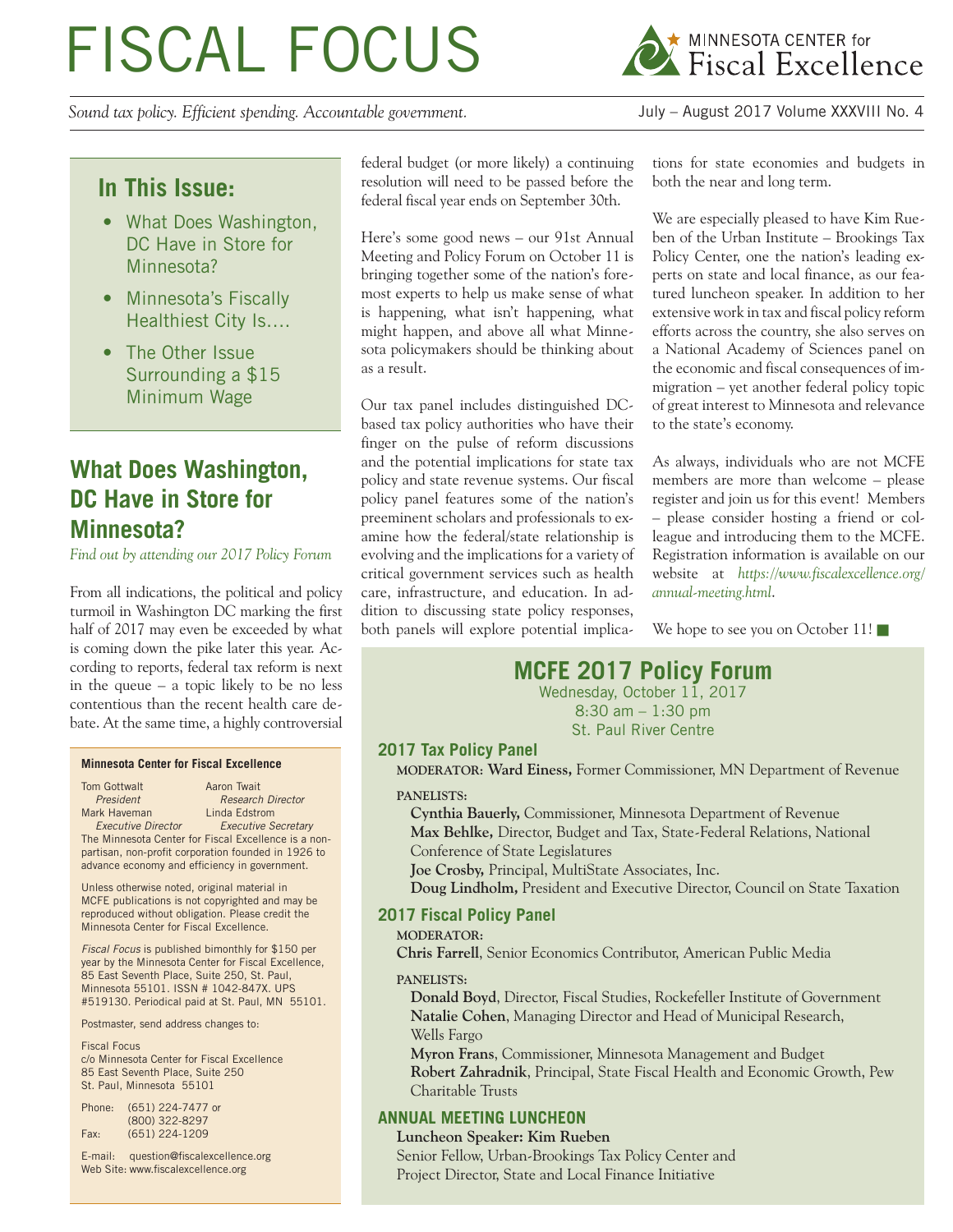# **Minnesota's Fiscally Healthiest City Is….**

*It's not a beauty pageant. Ratio analysis offers a way to extract more understanding out of government transparency efforts.*

Mix a teaspoon of Great Recession hangover, a quart of stiff general fund competition for LGA dollars, a dash of unfunded legacy costs, and the usual gallons of levy reluctance, and you have some of the primary ingredients going into the preparation of city budgets for 2018. The good news is that the majority of city officials currently appear to find the state of municipal finance relatively stable, and cities are now somewhat better able to meet their needs compared to years past. According to the League of Minnesota Cities' 2017 "State of the Cities" survey, two-thirds of respondents said their city was better able to meet its needs in 2016 than in 2015. However, as the report is quick to note, "better able" is a relative measure. It does not necessarily suggest that a city's fiscal health is good; it may mean simply that meeting service needs and balancing the budget is a bit easier now than before.

Evaluating the fiscal condition of governments has been a growing area of interest and study over the last couple of decades. In the same way business financial statements yield many types of ratios to evaluate business performance and facilitate cross-business comparisons, scholars and government finance professionals have similarly mined governments' comprehensive annual financial reports (CAFR) to derive metrics to evaluate and compare their fiscal conditions.

Several approaches have been developed over the years. They include the seminal "10 Point Test" proposed by a government finance scholar and revisited through the years;<sup>1</sup> a methodology based on 14 "fiscal solvency" metrics published by George Mason University researchers that annually evaluate and rank states' fiscal conditions;<sup>2</sup> the Government Accounting Standards Board's own *Analyst's Guide to Government Financial Statements*; and independent initiatives such as the City and County of Denver's *Finan-* *cial Sustainability and Benchmarking Project*. Unsurprisingly, there are strong similarities across these approaches but all feature their own tweaks and unique points of emphasis.

We examined these different methods and assembled a hybrid approach selecting what we believed to be the most meaningful indicators in order to identify Minnesota's fiscally healthiest city. Given the time and effort required, our analysis is limited exclusively to Minnesota's 30 largest cities. In addition, our findings are based on 2015 financial reports since the 2016 CAFRs were not available for each of these cities at the time we conducted this investigation.

## A Mercifully Brief (But Necessary) Introduction to the Methodology

In reviewing the metrics government finance professionals and academics have developed, the common theme defining fiscal health is risk management and financial sustainability. Governments are exposed to several types of risk involving their operations including:

- The risk that a period of financial adversity would negatively impact service delivery
- The risk that short-term or long-term obligations will become unmanageable
- The risk associated with consistently financing operating costs using savings
- The risk associated with having operating expenses funded by revenue sources over which the city exercises little or no control
- The risk associated with financial difficulties arising out of business-type operations managed by the city
- The risk associated with inadequate attention to maintenance and replacement of physical assets

Governments' fiscal health and security depends heavily on understanding the risks they face and managing them appropriately. The metrics government finance professionals and academics who work with governments have developed offer insights into how well governments are accomplishing that.

We selected ten ratios covering four differ-

ent areas that provide a broad picture of the overall financial health and security of our pool of cities. As part of our analysis, we created a "z-score" for each city on each of the 10 metrics. A z-score simply measures how many standard deviations a city's result for any single metric is from the overall (unweighted) average for that metric. Z-scores provide a much better sense of scale than simple ordinal rankings because they capture both clustering and outlier effects.

Unlike some of the efforts we reviewed, our final rankings do not weight metrics differently according to their relative importance. In consulting with public finance officials to gain their professional thoughts and perspectives on this issue, it was clear that some metrics are more important than others. But it was also clear that opinions on which metrics to weight and how much to weight them will differ. Any weighting decisions inevitably add an element of subjectivity to the title of "fiscally healthiest city". Given that our effort is a preliminary exercise, we have left any potential weighting schemes for the future.

There are a couple of additional things to keep in mind when reviewing our results:

- This is a benchmarking exercise. Z-scores offer a relative perspective – how financially secure these 30 Minnesota cities are compared with one another. Objectively, "best in class" performance on any individual metric may still be wanting. Conversely, "worst in class" performance on any individual metric may not necessarily be a major cause for concern. It is possible that efforts have been made to set general standards for what constitutes "good" financial ratios for government similar to the way generally accepted standards have been established for what constitutes "good" financial ratios in business. However, in our investigation we did not come across any such efforts.
- Our methodology strives to be agnostic with regard to the overall size of a city and its government. Cities are not explicitly penalized or rewarded for being large or small. We have standardized each metric using a control variable to minimize differences in city size.
- The methodology is also agnostic with respect to total amounts of spending or revenues. Our focus is instead on a city's

<sup>1</sup> "The Ten Point Test of Financial Condition: Toward an Easy-to-Use Assessment Tool for Smaller Cities" Government Finance Review, December 1993; and "Revisiting Kenneth Brown's 'Ten-Point Test'" Government Finance Review, October 2009

<sup>2</sup> "Ranking the States by Fiscal Conditions", Mercatus Center at George Mason University, various years.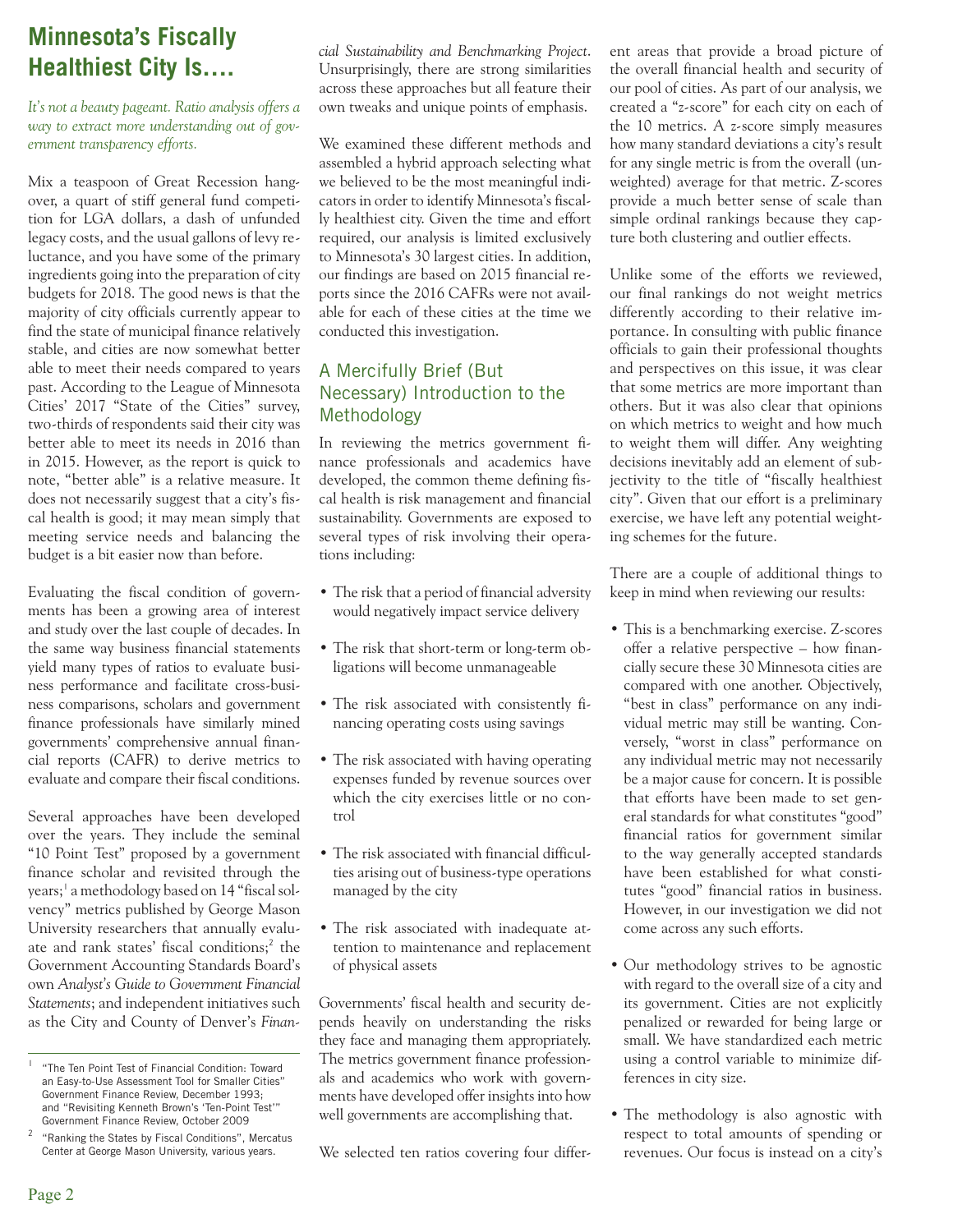| Category          | Name                                          | <b>Description</b>                                                                                                                  | <b>Funds</b><br>Included                                          | <b>Equal To</b>                                                                                                                                                                                      |
|-------------------|-----------------------------------------------|-------------------------------------------------------------------------------------------------------------------------------------|-------------------------------------------------------------------|------------------------------------------------------------------------------------------------------------------------------------------------------------------------------------------------------|
|                   | Cash Ratio                                    | Indicates ability to meet short term obligations                                                                                    | Governmental <sup>3</sup>                                         | Sum of Cash and Cash Equivalents : Total Liabilities                                                                                                                                                 |
|                   | Debt-to Assets<br>Ratio                       | Indicates exposure from dependence on debt finance                                                                                  | Governmental<br>Activities <sup>4</sup>                           | Sum of Total Liabilities minus Total Deferred Outflows<br>÷ Sum of Total Assets minus Total Deferred Inflows                                                                                         |
| <b>Financial</b>  | Operating<br>Reserves Ratio                   | Indicates ability to maintain day-to-day operations in<br>the event of a revenue shortfall or spending emergency                    | Operating <sup>5</sup>                                            | Sum of Committed, Assigned, and Unassigned Fund<br>Balances $\div$ Total Expenditures                                                                                                                |
| <b>Position</b>   | Operating<br>Surplus/Deficit<br>Ratio         | Indicates whether savings is being used over multiple<br>years to finance ongoing operations                                        | <b>Operating</b>                                                  | Sum of Current and Prior Years' Change in Fund<br>Balance :- Total Fund Balance at Beginning of<br>Prior Year                                                                                        |
|                   | Debt Coverage<br>Ratio                        | Indicates ability to finance debt load over short term                                                                              | Operating                                                         | Total Debt Service Expenditures : Total Revenues                                                                                                                                                     |
|                   | Profitability<br>Ratio                        | Indicates whether city's for-profit business operations<br>are profitable                                                           | Non-Utility<br>Enterprise                                         | Total Revenues $\div$ Total Expenditures                                                                                                                                                             |
| <b>Revenues</b>   | External<br><b>Exposure Ratio</b>             | Indicates risk operating budget reliance on external<br>revenue streams poses to property tax levy                                  | <b>Operating</b><br>(numerator);<br>Governmental<br>(denominator) | Sum of Operating Fund Intergovernmental Revenues,<br>Operating Fund Interest/Investment Income, and Non-<br>Utility Enterprise Fund Transfers to Operating Funds ÷<br><b>Total Property Tax Levy</b> |
|                   | Own-Source<br>Revenue<br>Control Ratio        | Indicates how controllable/predictable operating<br>revenues are                                                                    | Operating                                                         | Sum of Property Tax Levy plus Special Assessments ÷<br><b>Total Operating Revenues Minus Intergovernmental</b><br>Revenues                                                                           |
| Capital<br>Assets | Capital Asset<br>Replacement<br>Ratio         | Indicates whether capital assets are being maintained                                                                               | Governmental<br>Activities                                        | Total Capital Assets at End of Year ÷ Total Capital<br>Assets at Beginning of Year                                                                                                                   |
| <b>Retirement</b> | Change in<br><b>OPEB Liabilities</b><br>Ratio | Indicates potential for OPEB costs to either compete<br>with direct service delivery costs or require higher<br>property tax levies | Operating                                                         | Change in OPEB Liabilities $\div$ Total Revenues                                                                                                                                                     |

ability to finance the levels of services it provides to residents and businesses.

**Table 1** provides an overview and description of the measures employed. Following is a discussion of each category and our results.

## City Financial Position

Two of our five financial position metrics are balance sheet-oriented measures providing different perspectives on the risks associated with cities' ability to meet their financial obligations. **Table 2** shows the top five performers in each of the five metrics. The most basic measure is the cash ratio, which indicates whether there is adequate cash and easily convertible to cash assets to cover short-term liabilities. A broader perspective is offered by the debt-to-assets ratio that reflects the amount of financial leverage the city employs. This perspective is important because, unlike other liabilities debt covenants offer very little flexibility. Not only will a city employing a higher degree of financial leverage find funding ongoing operations more difficult during a recession

than one with low leverage, higher interest rates typically accompany these higher levels of repayment risk.

The remaining three financial position measures mostly use information from the statement of revenues, expenditures, and changes in fund balances (a.k.a. the "income/ expense statement") to address other forms of exposure. The operating reserves ratio

- <sup>4</sup> "Governmental Activities" comes from the Statement of Net Position (SNP). The SNP is a governmentwide financial statement that accounts for the same activities as "governmental funds" do, but with one major difference. Governmental Funds are reported on a modified accrual basis, which provides a shortrun financial perspective – effectively looking only at assets that are expected to be used within the current year or liabilities that are expected to be paid with current resources. Governmental Activities are reported on a full accrual basis, meaning that – unlike the Governmental Funds – the numbers include longterm liabilities and long-lived assets.
- 5 "Operating" funds include a city's general fund, any debt service funds, and any special revenue funds.
- Lower debt to asset ratios are reflected in higher z scores

compares the fund balances a city can spend at its discretion<sup>7</sup> in relation to its annual spending – a measure of ability to withstand unanticipated revenue shortfalls and address emergency needs. The operating surplus/deficit ratio examines changes in reserves over a two-year period instead of at a single point in time, to see if they are growing or being used to finance current operations. The debt coverage ratio provides perspective on a government's capacity to finance debt payments by comparing them to its overall operating revenues.<sup>8</sup> Importantly, the debt coverage ratio looks only at the debt a city accounts for in its governmental funds – mostly "general obligation" debt, or debt backed by a government's power to tax.<sup>9</sup>

<sup>&</sup>quot;Governmental" funds include a city's general fund, any debt service funds, any capital funds (money used to purchase or construct land and buildings, equipment, or infrastructure), and any special revenue funds (money that is dedicated for specific uses).

Includes fund balances that the city has designated as "committed", "assigned", and "unassigned". Balances in the "committed" and "assigned" categories can be repurposed at the city's discretion.

 $8$  Lower debt coverage ratios are reflected in higher z scores.

<sup>&</sup>lt;sup>9</sup> This excludes debt associated with enterprises because they typically raise cash through "revenue bonds", which aren't backed by a government's taxing power but instead by the revenues generated by the activity which is being financed (for instance, water and sewer charge revenues will be used to pay for bonds for a water or sewer enterprise)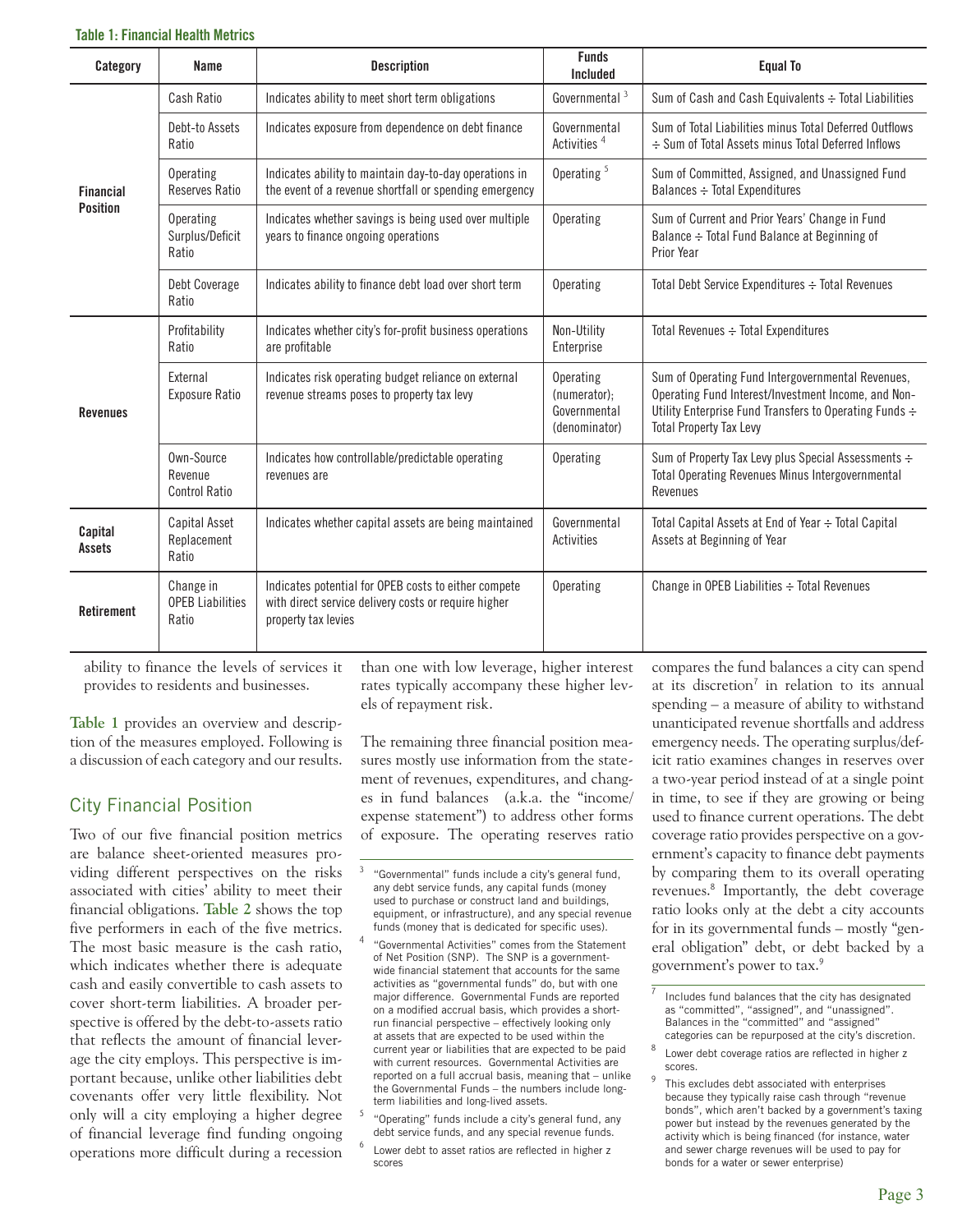| Rank | <b>Cash Ratio</b>    |         | <b>Debt-to-Assets Ratio</b> |         | <b>Operating Reserves Ratio</b> |         | <b>Operating Surplus/</b><br><b>Deficit Ratio</b> |         | <b>Debt Coverage Ratio</b> |         |
|------|----------------------|---------|-----------------------------|---------|---------------------------------|---------|---------------------------------------------------|---------|----------------------------|---------|
|      | <b>City</b>          | Z-Score | City                        | Z-Score | City                            | Z-Score | City                                              | Z-Score | City                       | Z-Score |
|      | <b>Brooklyn Park</b> | 4.61    | Plymouth                    | 1.34    | <b>Cottage Grove</b>            | 2.09    | St. Cloud                                         | 2.01    | Minnetonka                 | 1.14    |
|      | Andover              | 2.01    | Shakopee                    | 1.33    | Apple Valley                    | 1.92    | Eagan                                             | 2.01    | Rochester                  | 0.99    |
|      | <b>Maple Grove</b>   | 0.58    | Minnetonka                  | 1.19    | Minnetonka                      | 1.83    | <b>Brooklyn Park</b>                              | 0.88    | Plymouth                   | 0.98    |
|      | Woodbury             | 0.49    | Woodbury                    | 1.13    | Coon Rapids                     | 1.34    | Richfield                                         | 0.87    | Eagan                      | 0.92    |
|      | Coon Rapids          | 0.10    | Andover                     | 1.05    | Eagan                           | 1.27    | Blaine                                            | 0.87    | <b>Brooklyn Park</b>       | 0.82    |

#### **Table 2: Top Five Cities: Financial Position Metrics**

The financial position metrics demonstrate one of the significant advantages of using a z-score approach to benchmarking – mitigating issues the timing of the CAFR financial snapshot can create. While cities' operating expenditures are regular, the timing of many major revenue sources is not. Cities in Minnesota receive large lump sum payments four times a year – including one-half of their property tax dollars in November and one-half of their LGA payments in December. Because the CAFR measures a government's financial status as of December 31 in any year, cities tend to be at a high point with regard to assets – for example, the average cash ratio of the 30 cities in our pool was 11 times current liabilities – skewing perceptions about financial position. Since z-scores offer the perspective of relative position, all cities are skewed in a similar fashion and the effect gets largely washed out.

As the table indicates, there is some overlap among the top performing cities in these five metrics. Three cities – Brooklyn Park, Eagan, and Minnetonka – are in the top five in three metrics, while four other cities – Andover, Coon Rapids, Plymouth and Woodbury – are in the top five in two metrics. The remaining eight spots are filled with eight different cities. Cities ranking high in these four metrics tend to be very large suburbs located in the seven-county metro, with medium growth and high commercial activity.<sup>10</sup>

## **Revenues**

The three revenue metrics all address the influence and reliability of city revenue sources. The profitability ratio simply examines whether city business-like enterprises<sup>11</sup> (golf courses, ice arenas, liquor stores, etc)

**Table 3: Top Five Cities: Revenue Metrics**

| Rank | <b>Profitability Ratio</b> |         | <b>External Exposure Ratio</b> |         | Own-Source<br><b>Revenue Control Ratio</b> |         |  |
|------|----------------------------|---------|--------------------------------|---------|--------------------------------------------|---------|--|
|      | City                       | Z-Score | City                           | Z-Score | City                                       | Z-Score |  |
|      | Rochester                  | 2.93    | Eden Prairie                   | 0.55    | <b>Brooklyn Center</b>                     | 1.43    |  |
| 2    | Roseville                  | 1.72    | Edina                          | 0.54    | Eagan                                      | 1.02    |  |
| 3    | St. Louis Park             | 1.59    | Minnetonka                     | 0.53    | <b>Brooklyn Park</b>                       | 0.96    |  |
| 4    | Duluth                     | 1.31    | Roseville                      | 0.52    | Inver Grove Heights                        | 0.84    |  |
| 5    | St. Paul                   | 0.73    | Andover                        | 0.52    | Maplewood                                  | 0.84    |  |

are run at a profit – since unprofitable operations can require a subsidy, which could create a significant drag on city finances. The external exposure ratio measures the potential risk that revenue streams completely outside a city's control present.<sup>12</sup> This ratio compares the amount of outside financing used to support general operating expenses – including aid payments from other governments, interest and investment earnings, and dollars generated by business-like enterprises – with the total property tax levy. The risks associated with outside decisions or economic conditions increases as the ratio increases – cities with higher ratios need proportionately larger property tax increases to make up any shortfalls in these revenues.

The final revenue measure also addresses revenue exposure but focuses specifically on the reliability and predictability of a city's own-source revenues. Compared to property taxes and special assessments, collections from other sources such as fines, fees for services and permits are more variable and are often heavily influenced by economic conditions and circumstances. The own source revenue control ratio provides a measure of this exposure.

**Table 3** presents the top performers on the revenue metrics. With respect to businesslike operations the average city in this group collected 5.7% more in revenues than it spent, but Rochester stands out as having a level of "profitability" with respect to these operations that is nearly three standard deviations above the 30 city average. Perhaps not surprisingly, higher wealth metro-area suburbs that tend to receive little, if any, Local Government Aid score best on external exposure while Brooklyn Center and Eagan lead the way with respect to the predictability and reliability of their own-source revenues.

## Capital Assets and Retirement

The final set of metrics focus on two distinct areas that complement metrics emphasizing current operating budgets and take a longer term perspective on fiscal health. The capital asset replacement ratio looks at the extent to which governments are maintaining their asset base. Note that this metric looks only at the capital assets that support governmental functions – and not those that support business-type operations (such as a golf course clubhouse).

Last, but certainly not least, is the financing of long term retirement obligations. City budgets finance two retirement-related costs. One is retirement income, which cities support through contributions to Social Security and the state's public pension systems. The other is retirement health care, which they finance through contributions to Medicare and for what's known as "other

 $\frac{10}{10}$  i.e., they belong to the "metro large cities" city cluster in a typology the Minnesota House of Representatives' nonpartisan Research Department developed in conjunction with their work on the Local Government Aid program. House Research provides more information on the 15 "clusters" of cities they have developed at *http://www.house.leg.state.mn.us/hrd/ lgahist.aspx#noaction*

We exclude utility enterprises because 1) governments have significant pricing power by virtue of the fact that the enterprise is a utility, and 2) Minnesota law gives cities strong recourse to recoup unpaid utility bills by authorizing collection as an assessment on the property tax statement. These factors help ensure adequate funding for utility enterprises and drastically reduce the risks they pose to city finance.

 $12$  Lower external exposure ratios are reflected in higher z scores.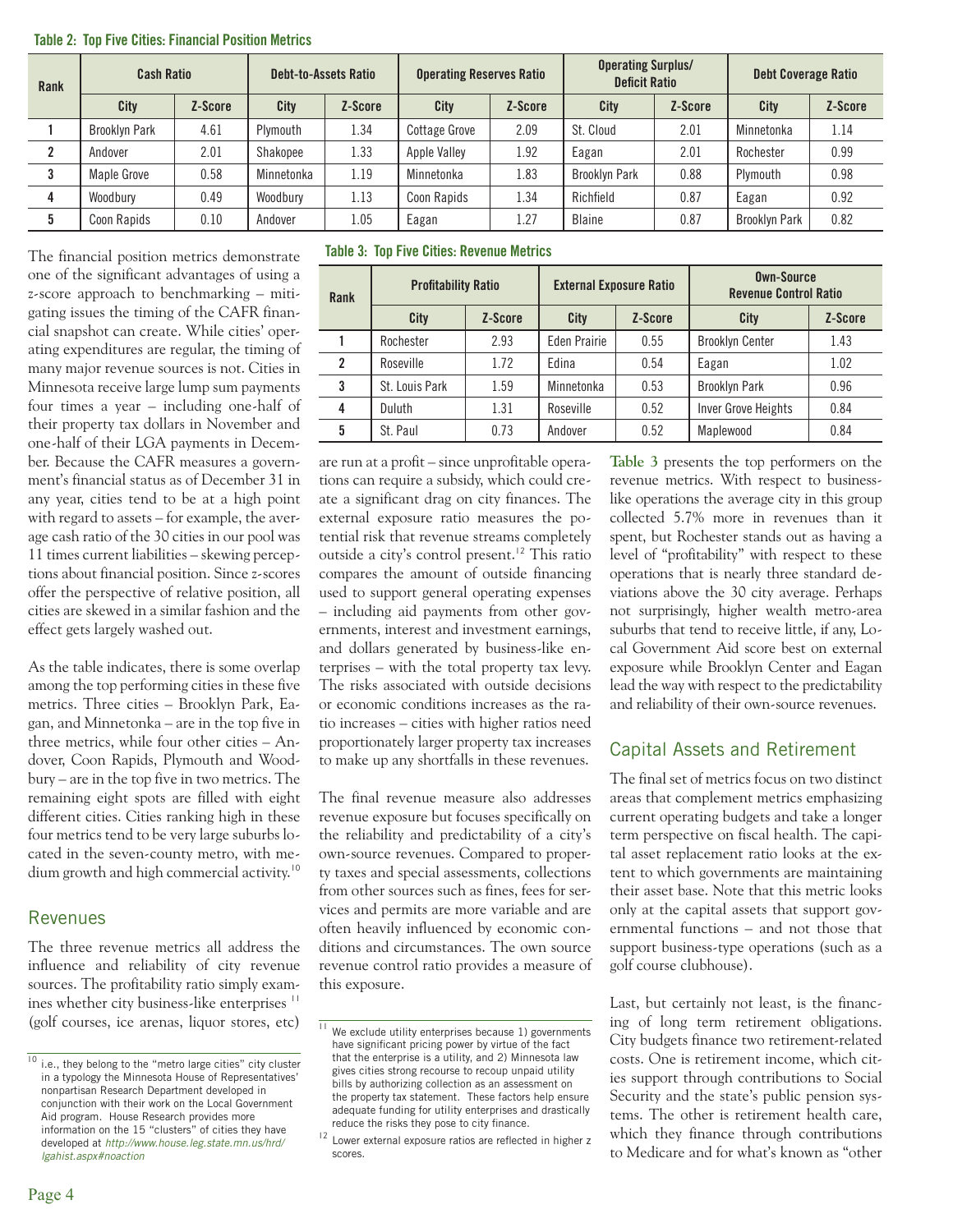#### **Table 4: Top Five Cities: Capital Asset and Retirement Cost Metrics**

| Rank           | <b>Capital Asset</b><br><b>Replacement Ratio</b> |         | <b>Change in OPEB</b><br><b>Liabilities Ratio</b> |         |  |
|----------------|--------------------------------------------------|---------|---------------------------------------------------|---------|--|
|                | City                                             | Z-Score | City                                              | Z-Score |  |
|                | 3.14<br><b>Brooklyn Center</b>                   |         | Eagan                                             | 2.54    |  |
| $\overline{2}$ | 1.80<br>Moorhead                                 |         | Duluth                                            | 2.54    |  |
| 3              | Lakeville                                        | 1.72    | Blaine                                            | 0.87    |  |
| 4              | Rochester                                        | 1.18    | <b>Cottage Grove</b>                              | 0.80    |  |
| 5              | Edina                                            | 0.99    | <b>Brooklyn Park</b>                              | 0.69    |  |

post-employment benefits", or "OPEB" – a catch-all phrase for retirement benefits other than pensions.

On a relative basis, differences between cities in pension, Social Security, and Medicare costs aren't particularly meaningful. These programs are financed by assessing cities based on some percentage of their payroll. Because cities participate in all these programs, and because the rates don't vary, any differences in costs are largely a function of differences in payroll. More importantly, none of the choices about what kind of benefits to offer or how much to spend for them are being made by local elected officials. While these retirement obligations can have a major impact on government financial health these decisions are made further up the food chain, by the federal or state government.

Where cities do have considerable control over their retirement costs is in the OPEB area. OPEB costs are almost always related to health insurance, and subsidize retirees' healthcare costs. Unlike retirement income programs or Medicare, cities have wide latitude to negotiate these benefits with their retirees as part of their collective bargaining process.

Cities have options about how to pay for these costs. One way is to pay for them as the bills come – known as a "pay-as-you-go" basis. The other payment method is based on the idea that since the city is essentially creating future costs now by making these promises, it should set aside money now that can be used to pay for the costs as they come due in the future. Pre-funding these benefits is considered a best practice, because it pays for the costs of these benefits as employees earn them – matching the cost of the benefit with the taxpayers and businesses that benefit from the services they provide. Alternately, the pay as you go system pushes the costs of the benefits being earned now onto future taxpayers.

Government finance standards now require that cities work with actuaries to determine the current value of all the OPEB liabilities they owe to their workforce – both past and present – even if they only finance these costs on a pay-as-you-go basis. This allows governments to understand what their "unfunded liabilities" are – essentially how much these benefits can be expected to cost in future years.

The change in OPEB liabilities ratio takes this information to determine the risks associated with a city's decisions regarding both the level of OPEB benefits it offers (value of benefits) and the share of those benefits it pays for during the year (annual cost). The main risk is that increasing OPEB liabilities will generate increasing costs – and because these are also fixed costs, additional OPEB costs essentially mean a choice between more revenues, redirecting money away from providing services, or some combination of the two. Our ratio measures the annual change in unfunded OPEB liabilities relative to the city's operating budget. $13$ 

**Table 4** presents the top performers on the revenue metrics. Brooklyn Center's score in the capital asset replacement ratio is worth noting because its outlier status flags the need for an explanation for such a large relative change. Major changes in this ratio will generally be the result of the purchase or sale of a major asset, and taxpayers will want to understand why the purpose behind such decision-making. With regard to OPEB, on average these cities' unfunded liabilities grew by about 0.5% of their operating revenues – not surprising considering that most of the cities we analyzed finance their OPEB costs on a pay-as-you-go basis. Table 4 highlights the cities with the best practices, with Duluth and Eagan standing out. Duluth is the only city in this group whose OPEB liabilities declined during the course of 2015, giving it a z-score of roughly 2.5. Eagan is the only city in this group that has fully pre-funded its OPEB liabilities, and so we have set its score equal to the best-performing city that has unfunded liabilities (Duluth) to provide a better sense of the low risks associated with a fully funded OPEB plan. Other high performers included the city of Blaine, which reported no additional OPEB liabilities in 2015, and Cottage Grove and Brooklyn Park where their growth was minimal.

## And Our Winner Is...Eagan

Adding the ten individual z-scores together provides a comprehensive perspective of these cities' relative financial security. **Table 5** shows these results for the ten bestperforming cities, with the city of Eagan coming out on top. We performed some basic statistical analysis to test whether scores correlated with certain characteristics. City type<sup> $14$ </sup> seems to have very little relationship to the overall results, with a simple regression analysis indicating a less than 1% correlation between changes in total z-score and type of city. Our testing suggests that changes in population explain about 8% of the change in scores – hardly a strong causative relationship.

#### **Table 5: Top Ten Fiscally Healthiest Cities**

| Rank | City                   | Z-Score |
|------|------------------------|---------|
| 1    | Eagan                  | 7.21    |
| 2    | <b>Brooklyn Park</b>   | 6.73    |
| 3    | Minnetonka             | 5.52    |
| 4    | <b>Blaine</b>          | 4.45    |
| 5    | Rochester              | 4.35    |
| 6    | <b>Brooklyn Center</b> | 4.21    |
| 7    | Apple Valley           | 4.18    |
| 8    | <b>Cottage Grove</b>   | 3.98    |
| 9    | Andover                | 2.86    |
| 10   | Inver Grove Heights    | 2.61    |

With all due respect and congratulations to the city of Eagan, the primary purpose of this exercise is to reveal another way to extract more value out of government transparency efforts. Thanks to major investments governments have made in their information systems, all sorts of financial data is now instantly available with the click of a mouse, and on line tools enable this data to be organized, sliced and diced in countless ways. But context and perspective – the two key ingredients needed to turn data

 $\frac{13}{13}$  Lower OPEB liabilities ratios are reflected in higher z scores.

 $14$  See footnote 10 for information on the city typology system we used.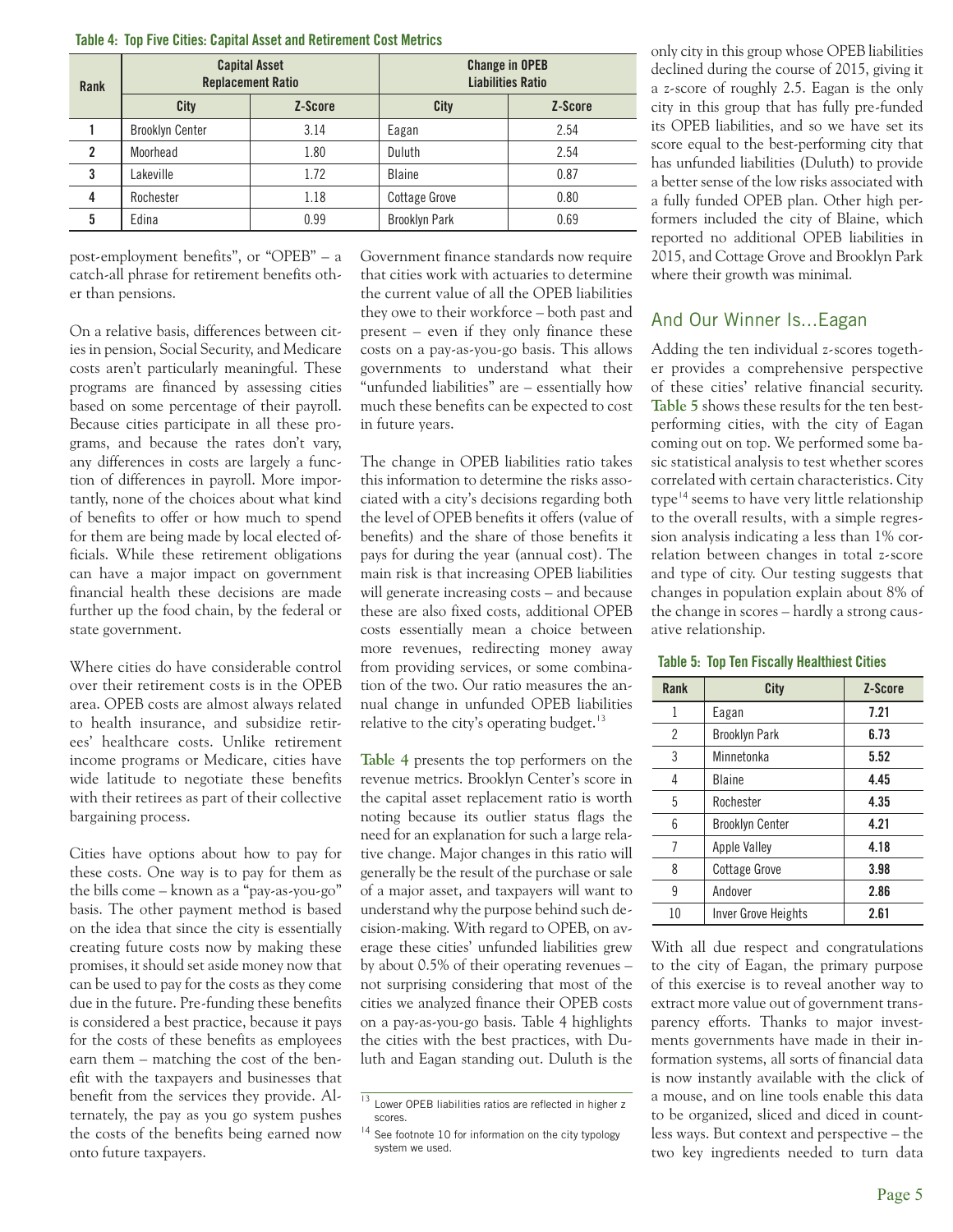into understanding and allow taxpayers to make informed judgments about the financial condition of governments – don't just appear with better access to numbers.

Ratios like the ones outlined in our effort use CAFR data to provide this context and perspective. Not only do such measures present a snapshot of the many dimensions of government fiscal health, the measures can be used to benchmark financial condition against other governments, establish trend lines, and flag signs of fiscal stress or weakness. In what area of finance is a government underperforming relative to others? Why? And most importantly, what is the plan to manage that stress or weakness? Even if some unique economic or institutional factors justify the reason for being an outlier, getting that explanation out into the public is an important part of government transparency.

The challenge, of course, is that choosing and reporting a consistent and best set of ratios to evaluate and benchmark local government financial health is far beyond the capacity of ordinary citizens. That is solidly a responsibility of governments and their finance professionals. History suggests mandating new reporting requirements would not be well received. It's up to governments to take the initiative to make an analysis like this available. Many have done excellent work in making tax and spending data much more accessible to the public. That commitment needs to carry forward to further that data's interpretation and use.

# **The Other Issue Surrounding a \$15 Minimum Wage**

*The interactive effects of increased wages and reduced eligibility for income support programs is chock full of under-recognized consequences.* 

To call Minneapolis' move to impose a \$15 minimum wage "controversial" is certainly a gross understatement. Republicans in the legislature tied policy provisions that would have pre-empted the city from taking such a step to the annual pensions bill, with the resulting veto telegraphed long beforehand. Concern about restaurant workers and tip credits kept the issue front and center in the media, along with dueling reports from economists studying the effect of a \$15 minimum wage in Seattle. Nevertheless, Minneapolis has now joined other cities across the country – most notably Washington, D.C.; Seattle; and San Francisco – that have raised their minimum wage to this level.

Largely absent from the debate, however, has been an analysis of how these higher wages would interact with the considerable number of tax credits and income support programs the state and federal governments offer. Such programs generally have income thresholds above which households lose eligibility and program benefits. The result is that gains in earned income can be offset by a loss of cash and non-cash benefits creating a higher wage "penalty" in many cases.

To shed some light on this issue, we updated the model we created for our 2007 *Disincentives to Earn* report, which examined the interactive effects of changes in income with 16 different state and federal programs that provide cash and noncash benefits to households (**Table 6**). We have modeled the latest available period, which runs July 1 through September 30, 2016.<sup>15</sup>

There are a number of issues to keep in mind when considering our findings.

• We assume that households automatically participate in any program or tax credit for which they are eligible. Clearly this is not the case in reality. Some programs have waiting lists and in other cases households do not apply for benefits for a variety of

#### **Table 6: Programs Included in Modeling**

**Federal Tax Credits State Tax Credits Income Support Programs** Earned income tax credit (EITC) Working Family Credit (WFC) Minnesota Family Investment Program (MFIP) Child tax credit Child and dependent care credit | Medical Assistance Child and dependent care credit | Marriage credit | MinnesotaCare Renters' property tax refund<br>
Child Care Assistance Programs<br>
Chath MEID and Bosis Stiding Form (both MFIP and Basic Sliding Fee) Supplemental Nutrition Assistance Program (SNAP – formerly "Food Stamps") Housing Choice (Section 8) Voucher Program Low-Income Home Energy Assistance Program Women, Infants and Children National School Lunch and Breakfast Programs

reasons including unfamiliarity with their availability.<sup>16</sup> Switching certain programs "off" would affect the findings in material ways.

- Minneapolis' \$15 minimum wage is scheduled to fully phase in for large businesses on July 1, 2022. Since income thresholds for benefit eligibility change annually, assuming a \$15 minimum wage for 2016 purposes could inadvertently push households over income eligibility thresholds for programs. To adjust for this we have discounted the \$15 minimum wage from July 1, 2022 to July 1, 2016 using a 2.2% inflation rate (the average of the CPI from 1996-2016), which sets the rate at \$13.16 for 2016. Note also that we assume in each instance the adult works full-time (40 hours per week, 2080 hours per year).
- We assume that the parent places children in childcare centers (as opposed to an in-home setting), because of the flexibility that a center offers regarding hours of operation and because centers are more

<sup>16</sup> According to the IRS, 1 in 5 people eligible for one of the most visible programs, the federal earned income tax credit, do not claim it.

 $\frac{15}{15}$  The model covers this period because many of these programs update their income eligibility levels annually but do not operate with identical "years". Tax credits operate on a calendar year basis, while income support programs operate on the state fiscal year (July 1-June 30) or the federal fiscal year (October 1-September 30).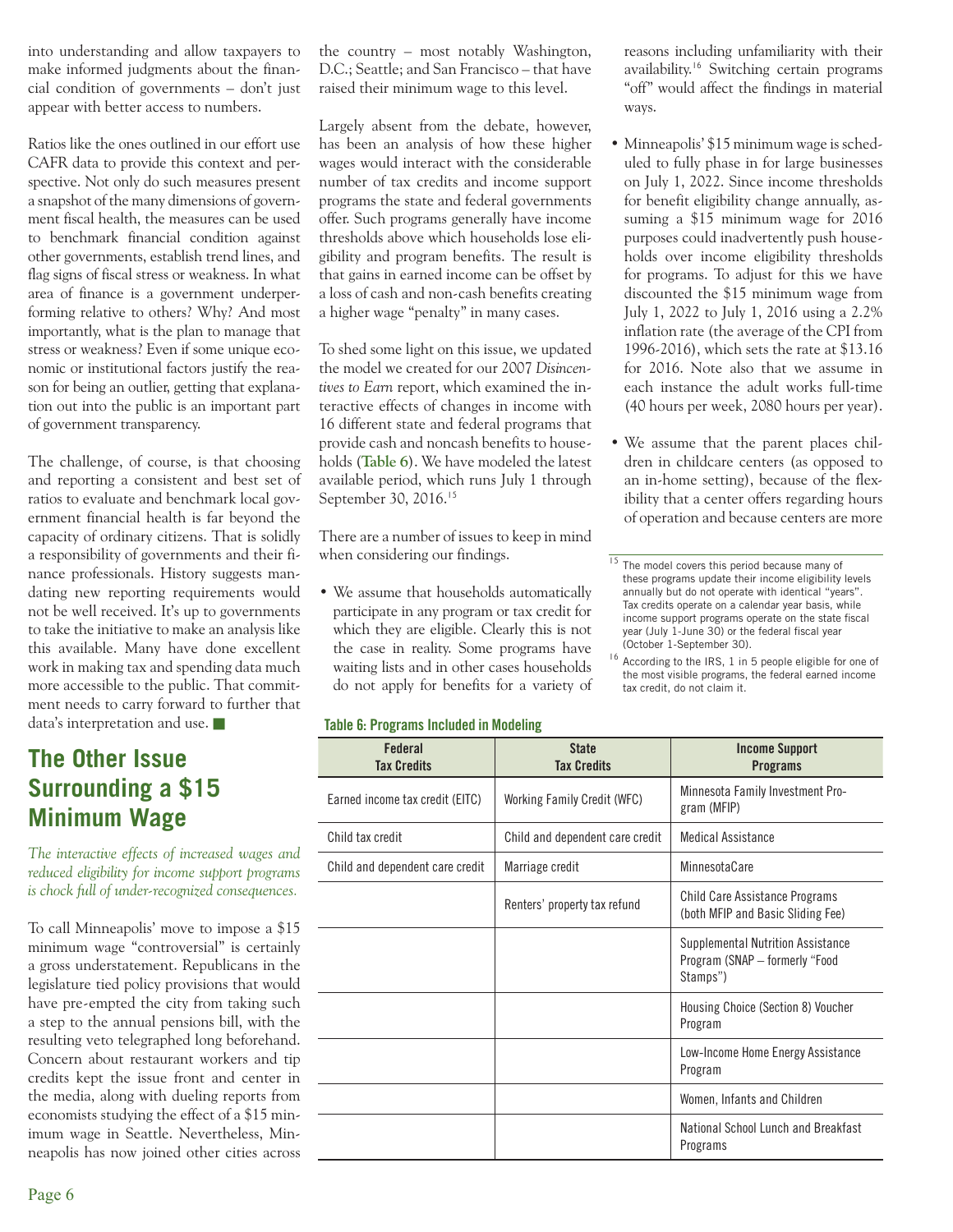| Age of<br><b>Children</b> |                | Min. Wage $=$ \$9.50/hr |                          |                |              | Min. Wage = $$13.16/hr**$ |                          |                |              | <b>Total</b> |         |       |
|---------------------------|----------------|-------------------------|--------------------------|----------------|--------------|---------------------------|--------------------------|----------------|--------------|--------------|---------|-------|
|                           |                | Wages                   | <b>Benefits</b><br>Value | <b>Credits</b> | <b>Total</b> | <b>Wages</b>              | <b>Benefits</b><br>Value | <b>Credits</b> | <b>Total</b> | Gain         | METR*   |       |
|                           | $2\frac{1}{2}$ | 6                       | \$19,760                 | \$50,533       | \$11,772     | \$82,065                  | \$27,373                 | \$47,485       | \$11,860     | \$86,718     | \$4,653 | 38.9% |
| 3                         | 6              | 9                       | 17.760                   | 39,015         | 11.772       | 70.547                    | 27.373                   | 35,967         | 11,860       | 75,200       | 4.653   | 38.9% |
|                           |                | $2\frac{1}{2}$          | 19.760                   | 41,086         | 11,109       | 71,955                    | 27,373                   | 37,585         | 10,598       | 75,556       | 3,601   | 52.7% |
|                           | 4              | 7                       | 19,760                   | 29.568         | 11,109       | 60,437                    | 27.373                   | 25,923         | 10,598       | 63,894       | 3,457   | 54.6% |
|                           | 10             | 12                      | 19.760                   | 12.644         | 11,109       | 43,513                    | 27,373                   | 9,687          | 10,598       | 47.658       | 4,145   | 45.6% |
|                           |                |                         | 19,760                   | 25,071         | 6,948        | 51,779                    | 27,373                   | 20,383         | 5,937        | 53,685       | 1,906   | 75.0% |
|                           |                | 4                       | 19,760                   | 19,388         | 6,948        | 46,096                    | 27,373                   | 14.700         | 5,929        | 48.002       | 1,906   | 75.0% |
|                           |                | 10                      | 19,760                   | 9,153          | 6,948        | 35,861                    | 27,373                   | 4,893          | 5,929        | 38,195       | 2,334   | 69.3% |
|                           |                |                         | 19,670                   | 4,668          | 398          | 24,826                    | 27,373                   | 1,544          | 647          | 29,564       | 4,738   | 37.8% |

**Table 7: Interactive Effects of Higher Minimum Wage on Income Support Programs and Tax Credits, July-September 2016, Selected One-Adult Households**

 $*$  In all instances METR = (Wage Gain - Total Gain) / Wage Gain where Wage Gain =  $$7,613$ 

\*\* Reflects the fully phased in \$15/hour minimum wage discounted from 7/1/22 to 7/1/16 using a 2.2% inflation rate

Note: For purposes of sensitivity testing, we assume no childcare expenses or benefits for the households with children aged 10 and 12 and with one child aged 10.

likely to accept the hassles of dealing with child care assistance programs. We further assume the modeled family chooses a center that charges the reimbursable rate.

• While most of the programs modeled provide a cash benefit, Medical Assistance and MinnesotaCare provide a service (health insurance) instead. To calculate a cash value for this benefit, we have used federal data to estimate the average employee health insurance premium costs for employer-sponsored single, singleplus-one, and family health care plans in Minnesota in 2015.<sup>17</sup> We set the value of the state-sponsored benefit equal to the cost of the plan the household would need to purchase if Medical Assistance or MinnesotaCare were not available, less any health insurance premium costs the household actually incurred. Note that this methodology assumes that the household is able to obtain employer-sponsored health care in lieu of Medical Assistance or MinnesotaCare. If the household instead sought insurance on the private market or participated in an employer sponsored plan with above average employee costs, the value of the benefit would likely increase, and dramatically so in some cases.

## Model Results

Our findings look at the marginal effective tax rate (METR) associated with the addi-

tional income generated by the higher minimum wage – calculated as the lost value of benefits as a share of the net increase in wages. For the single-parent household with children that we modeled, the METR exceeds 35% in every instance. However, the METR tends to increase as family sizes decline, since all things being equal larger fam-

ilies have higher income thresholds and so are less likely to lose eligibility for programs under a \$15 minimum wage.

For a single-parent household with three children, we modeled two family combinations: one where the children are aged 1, 2½, and 6; and another where the children are aged 3, 6, and 9. As **Table 7** indicates, the marginal tax rate for both households is the same: 38.9%, or \$2,960 of foregone benefits relative to \$7,613 of additional

wages. Although the value of the benefits is high in both circumstances, the overwhelming majority of those benefits are the result of childcare costs.<sup>18</sup>

The reduced benefits are attributable to a variety of factors. At the higher income levels, the family loses eligiblity for MFIP and moves from MFIP childcare to the Basic Sliding Fee program, which comes with a

required premium payment that reduces the value of the benefit. The value of Section 8 housing vouchers decline because gross benefits are reduced by 30% of the higher income. Finally, the household realizes reduced EITC and WFC benefits, although those are offset by a higher federal tax credit and higher renter's property tax refund and

**About half of the** 

**economic benefits of the minimum wage increase are lost for our twochild households and up to 3/4ths for the single child households.**

federal child care credit payments – both of which are generated by the higher out-of-pocket costs associated with reduced benefits.

Our two-child and single child models again capture the influence of child care, but introduce several other program eligibility complexities. As the table indicates, about half of the economic benefits of the minimum wage increase are lost for our two-child households and up to 3/4ths for the single child households.

Households with one and two children face the same issues that the three-child households do with regard to reduced benefits: new or greater premium payments associated with the Basic Sliding Fee childcare program, reduction in the value of Section 8 housing vouchers, and reduced EITC and WFC benefits. However, in both the single child and two-child households, the additional wages push the parent (but not any children) above the eligibility thresholds for Medical Assistance; bumping the parent onto MinnesotaCare where the premium

<sup>&</sup>lt;sup>17</sup> Data from Exhibits 3.8, 3.9, 3.10, 4.17, 4.18, and 4.19; *Medical Expenditure Panel Survey Insurance Component Chartbook 2015*. Rockville, MD: Agency for Healthcare Research and Quality; August 2016. AHRQ Publication No. 16-0045-EF. *https://meps. ahrq.gov/mepsweb/survey\_comp/MEPSICChartbook. pdf*.

<sup>&</sup>lt;sup>18</sup> As an example, in Hennepin County the rate for infant childcare is \$268 per week, or nearly \$14,000 per year for just one child.